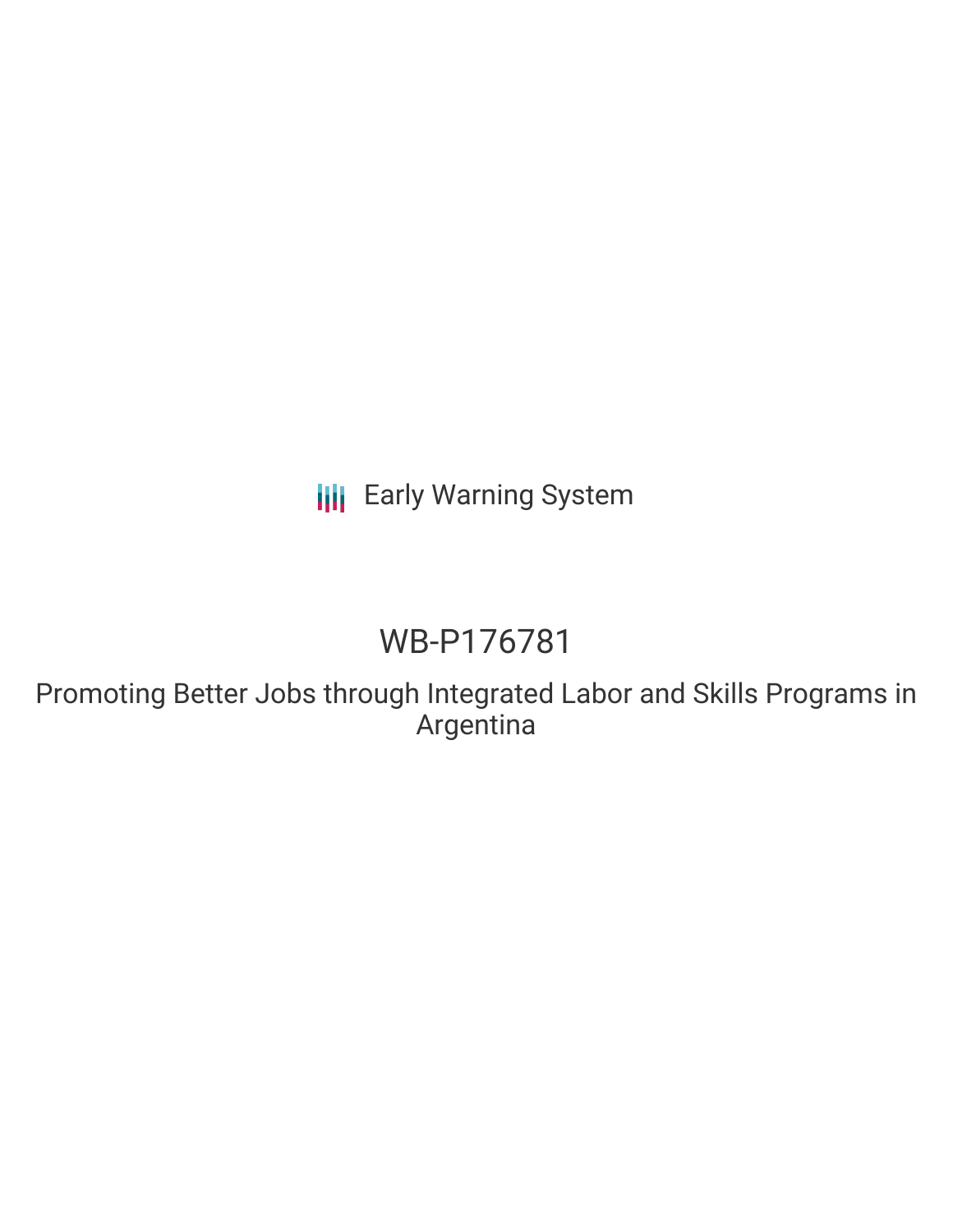

# Early Warning System Promoting Better Jobs through Integrated Labor and Skills Programs in Argentina

## **Quick Facts**

| <b>Countries</b>               | Argentina               |
|--------------------------------|-------------------------|
| <b>Financial Institutions</b>  | World Bank (WB)         |
| <b>Status</b>                  | Proposed                |
| <b>Bank Risk Rating</b>        | U                       |
| <b>Borrower</b>                | Government of Argentina |
| <b>Sectors</b>                 | Industry and Trade      |
| <b>Investment Type(s)</b>      | Loan                    |
| <b>Investment Amount (USD)</b> | \$300.00 million        |
| <b>Loan Amount (USD)</b>       | \$300.00 million        |
| <b>Project Cost (USD)</b>      | \$300.00 million        |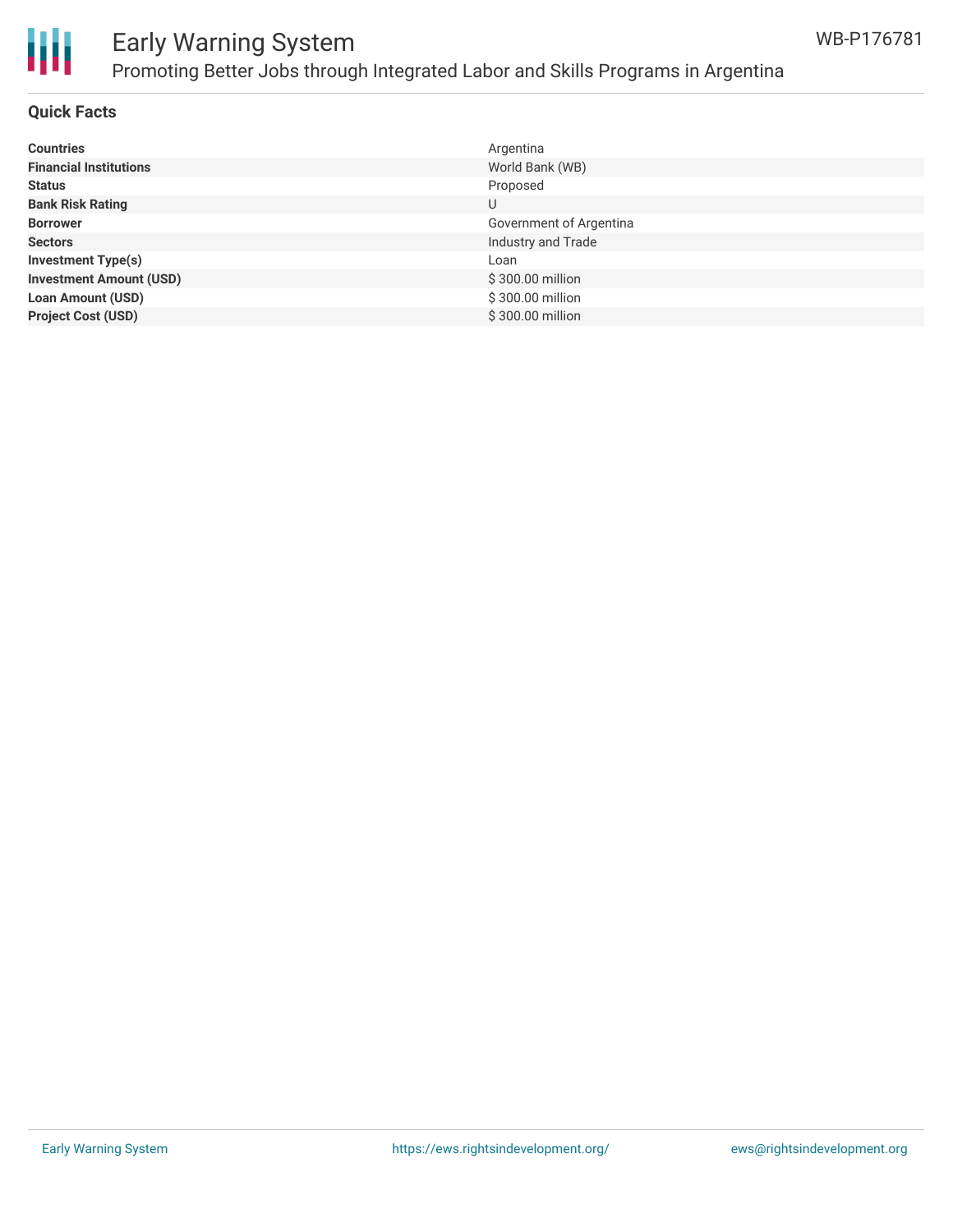

# **Project Description**

According to the Bank´s website, the objective of the project is to improve employment opportunities for disadvantaged adults and strengthening the training and employment services in Argentina.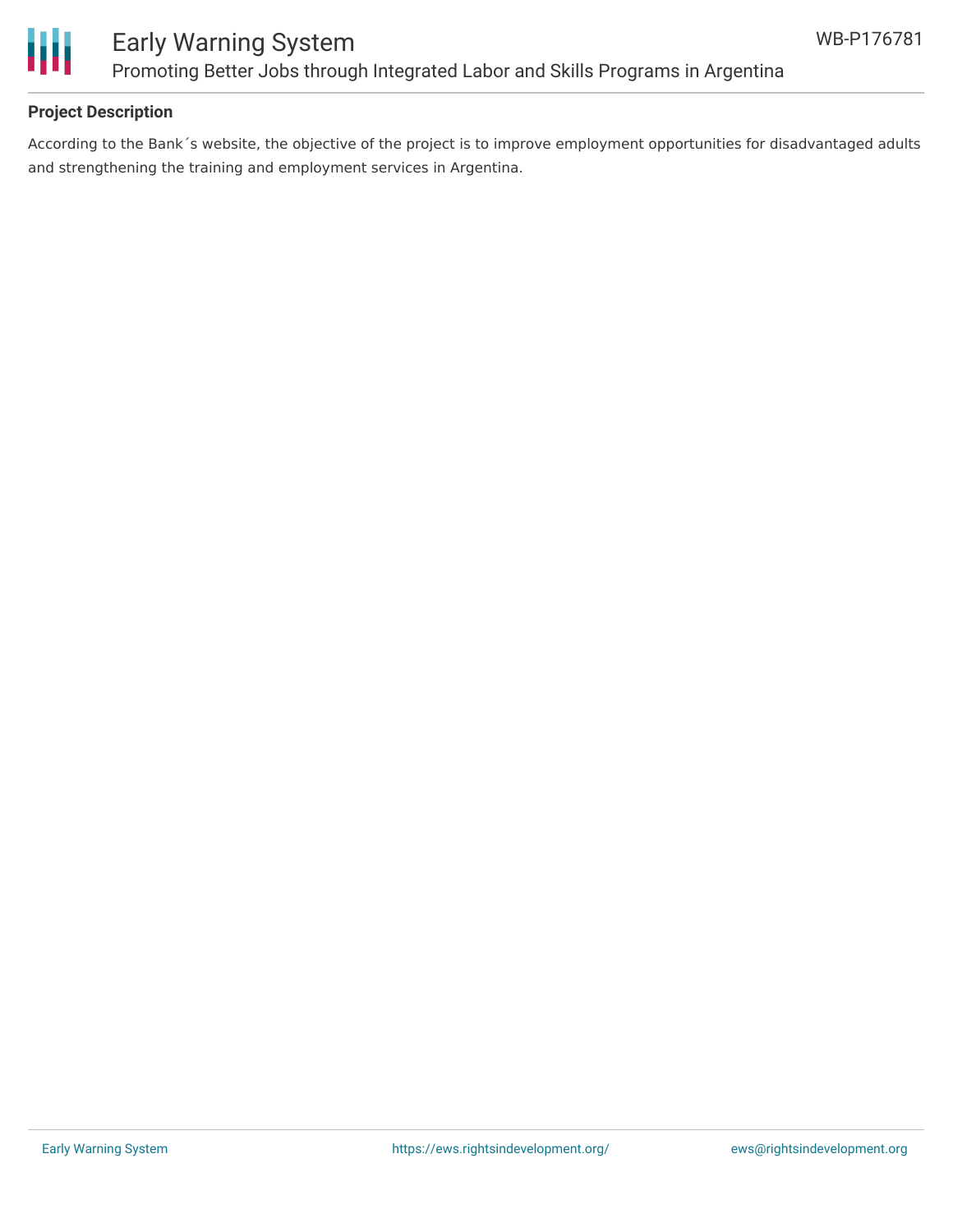

#### **Investment Description**

World Bank (WB)

The description of investment type was not available at the time of the snapshot.